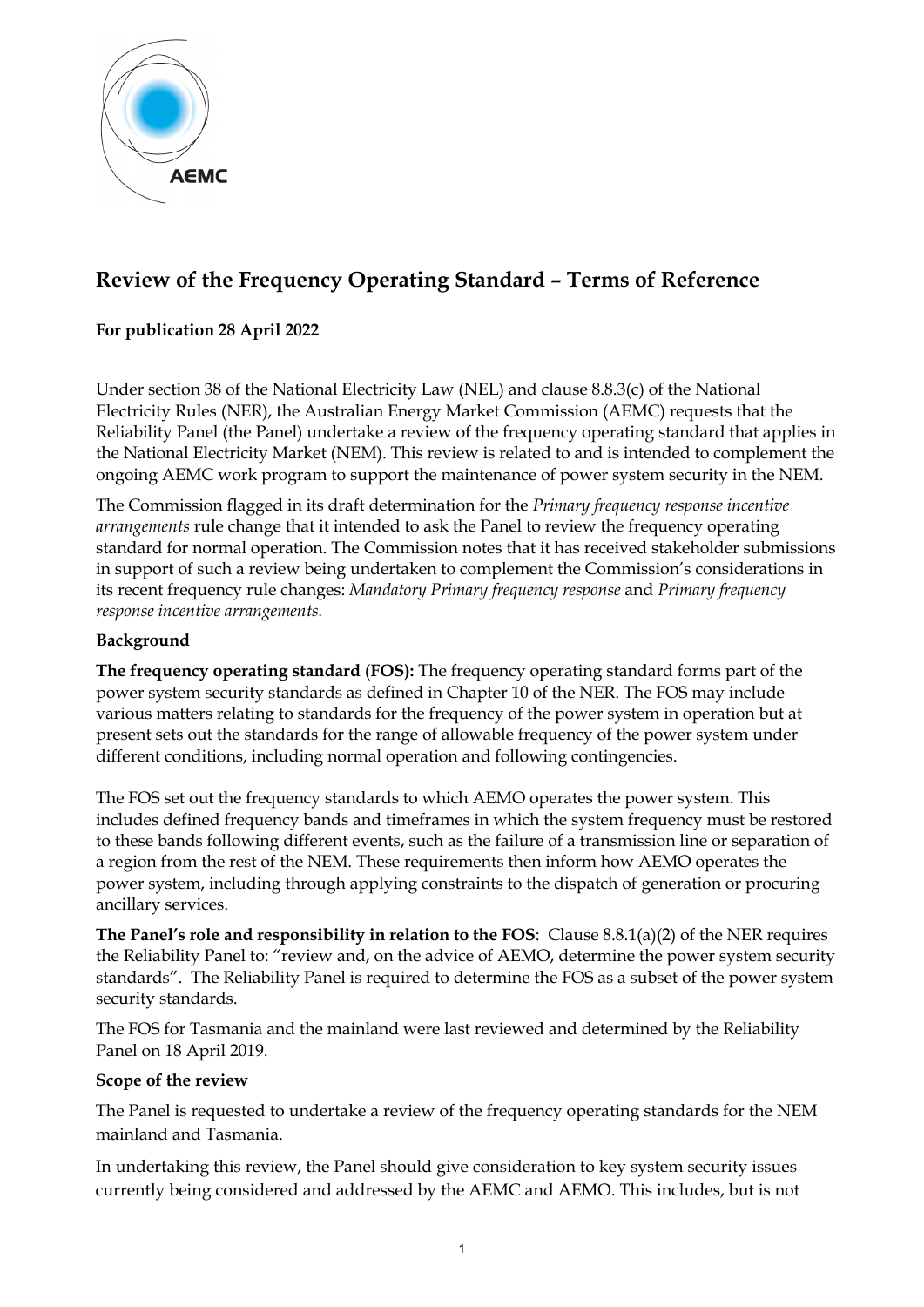limited to, the consequences of the changing NEM generation fleet, including the impacts of decreased system inertia and associated rates of change of frequency following a contingency event.

Among other things, the revised FOS is expected to clarify the system standards for frequency control as an input to AEMO's activities associated with the commencement of market ancillary service arrangements for Fast frequency response (FFR), consistent with the *Fast frequency response market ancillary service rule 2021*. These arrangements will commence on 9 October 2023.

In accordance with clause 8.8.1(a)(2) of the NER, the Panel should coordinate the provision of advice from AEMO to inform its review and determination of the FOS. Relatedly, the Panel should give consideration to the findings and recommendations of related work programs, including:

- AEMO's engineering studies including:
	- o The technical white paper*, Enduring primary frequency response requirements for the NEM*, published in August 2021; *[1](#page-1-0)*
	- o Technical advice on the development of FFR arrangements in the NEM, *Fast Frequency Response Implementation Options[2](#page-1-1)*, published in April 2021;
	- o the 2022 *Integrated system plan[3;](#page-1-2)*
	- o the *Engineering Framework[4](#page-1-3)* and subsequent technical studies;
	- o the 2022 *Power system frequency risk review[5](#page-1-4).*
- AEMC Rule change requests currently on foot that are relevant to the issues that will need to be considered in the review, including:
	- o the *Primary frequency response incentive arrangements* rule change[6](#page-1-5)
	- The *Operational security mechanism* rule change<sup>[7](#page-1-6)</sup>.

Given these key issues and the ongoing work programs, in undertaking this review, the Panel should consider:

- Whether the terminology, standards and settings and definitions in the FOS remain appropriate.
- The settings in the FOS that apply for normal operation, including:
	- o The normal operating frequency band (NOFB)
	- o The normal operating frequency excursion band (NOFEB)
	- o The requirement that:

"except as a result of a contingency event or a load event, system frequency:

<span id="page-1-1"></span><sup>2</sup> Further details are available at: [https://www.aemc.gov.au/sites/default/files/2021-](https://www.aemc.gov.au/sites/default/files/2021-04/FFR%20Implementation%20options%20-%20FINAL.pdf) [04/FFR%20Implementation%20options%20-%20FINAL.pdf](https://www.aemc.gov.au/sites/default/files/2021-04/FFR%20Implementation%20options%20-%20FINAL.pdf)

<span id="page-1-4"></span><sup>5</sup> Further detail available at[: https://aemo.com.au/en/energy-systems/electricity/national-electricity-market](https://aemo.com.au/en/energy-systems/electricity/national-electricity-market-nem/system-operations/power-system-frequency-risk-review)[nem/system-operations/power-system-frequency-risk-review](https://aemo.com.au/en/energy-systems/electricity/national-electricity-market-nem/system-operations/power-system-frequency-risk-review)

<span id="page-1-0"></span><sup>1</sup> Further detail available at[: https://aemo.com.au/-/media/files/initiatives/primary-frequency](https://aemo.com.au/-/media/files/initiatives/primary-frequency-response/2021/enduring-pfr-requirements-for-the-nem-technical-white-paper.pdf?la=en)[response/2021/enduring-pfr-requirements-for-the-nem-technical-white-paper.pdf?la=en](https://aemo.com.au/-/media/files/initiatives/primary-frequency-response/2021/enduring-pfr-requirements-for-the-nem-technical-white-paper.pdf?la=en)

<span id="page-1-2"></span><sup>&</sup>lt;sup>3</sup> Further detail available at[: https://aemo.com.au/en/energy-systems/major-publications/integrated-system-plan](https://aemo.com.au/en/energy-systems/major-publications/integrated-system-plan-isp/2022-integrated-system-plan-isp)[isp/2022-integrated-system-plan-isp](https://aemo.com.au/en/energy-systems/major-publications/integrated-system-plan-isp/2022-integrated-system-plan-isp)

<span id="page-1-3"></span><sup>4</sup> Further detail available at[: https://aemo.com.au/en/initiatives/major-programs/engineering-framework](https://aemo.com.au/en/initiatives/major-programs/engineering-framework)

<span id="page-1-5"></span><sup>6</sup> Further detail available at: [https://www.aemc.gov.au/rule-changes/primary-frequency-response-incentive](https://www.aemc.gov.au/rule-changes/primary-frequency-response-incentive-arrangements)[arrangements](https://www.aemc.gov.au/rule-changes/primary-frequency-response-incentive-arrangements)

<span id="page-1-6"></span><sup>7</sup> Further detail available at:<https://www.aemc.gov.au/rule-changes/operational-security-mechanism>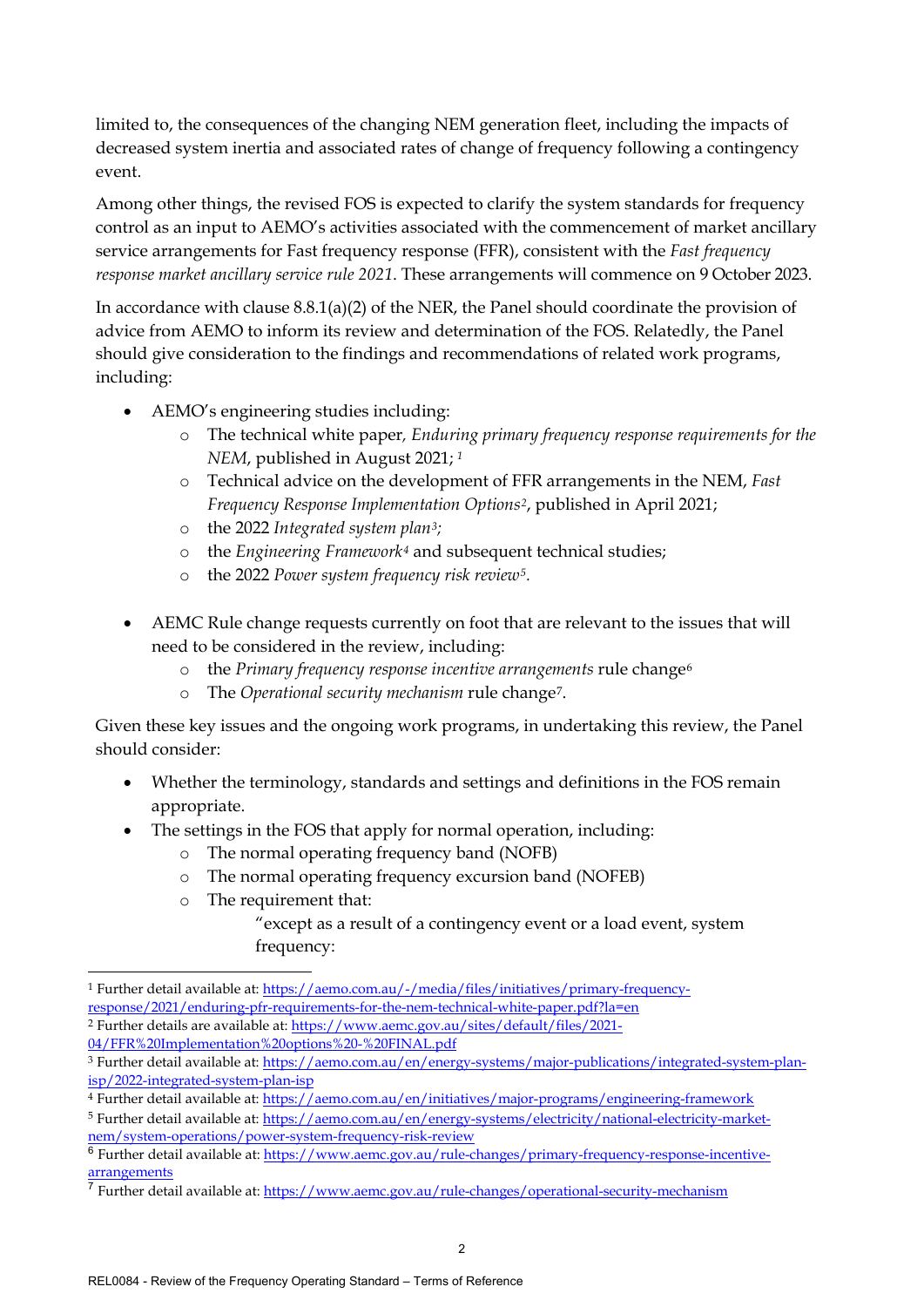- a) shall be maintained within the applicable normal operating frequency excursion band, and
- b) shall not be outside of the applicable normal operating frequency band for more than 5 minutes on any occasion and not for more than 1% of the time over any 30-day period."
- o the Primary frequency control band referred to in clause 4.4.2A of the NER
- The settings in the FOS for credible contingency events.
- The settings in the FOS for non-credible contingency events.
- What amendments to the FOS may be necessary and appropriate to support the implementation of market arrangements for FFR. This may include the specification of system operating standards for the rate of change of frequency (RoCoF) and other settings as appropriate.
- Other issues related to the FOS as determined by the Panel.

The Panel's determination of the FOS should be guided by the National Energy Objective (NEO) which is set out under section 7 of the NEL.

The NEO states that :

"the objective of this law is to promote efficient investment in, and efficient operation and use of, electricity services for the long-term interests of consumers with respect to:

- Price, quality, safety, reliability and security of supply of electricity; and
- The reliability, safety and security of the national electricity system."

The Panel's review of the FOS must consider and determine FOS to apply to both Tasmania and the mainland regions of the NEM. This must include consideration of the different physical and market characteristics relating to the power system. Given that Tasmania and the mainland are electrically separated in terms of frequency, the review shall consider the different physical and market characteristics of each of these regions in determining the settings for the FOS.

### **Timing and Consultation Process**

In conducting this review the Panel should carry out the review to develop the FOS in accordance with the following consultation processes:

- Give notice to all registered participants of commencement of this review.
- Publish an issues paper for consultation with stakeholders following the notification of the commencement of the review and invite submissions for a period of at least four weeks. This paper should outline the key issues and questions the Panel will consider when determining the FOS.
- Publish a draft report or reports and invite submissions for a period of at least four weeks.
- At the time of publishing the draft report(s), notify stakeholders that they may request a public meeting on the draft report(s) within five business days of the draft report(s) being published.
- If stakeholders have requested a public meeting, notify stakeholders that a public meeting will be held. At least two weeks' notice of the public meeting must be given.